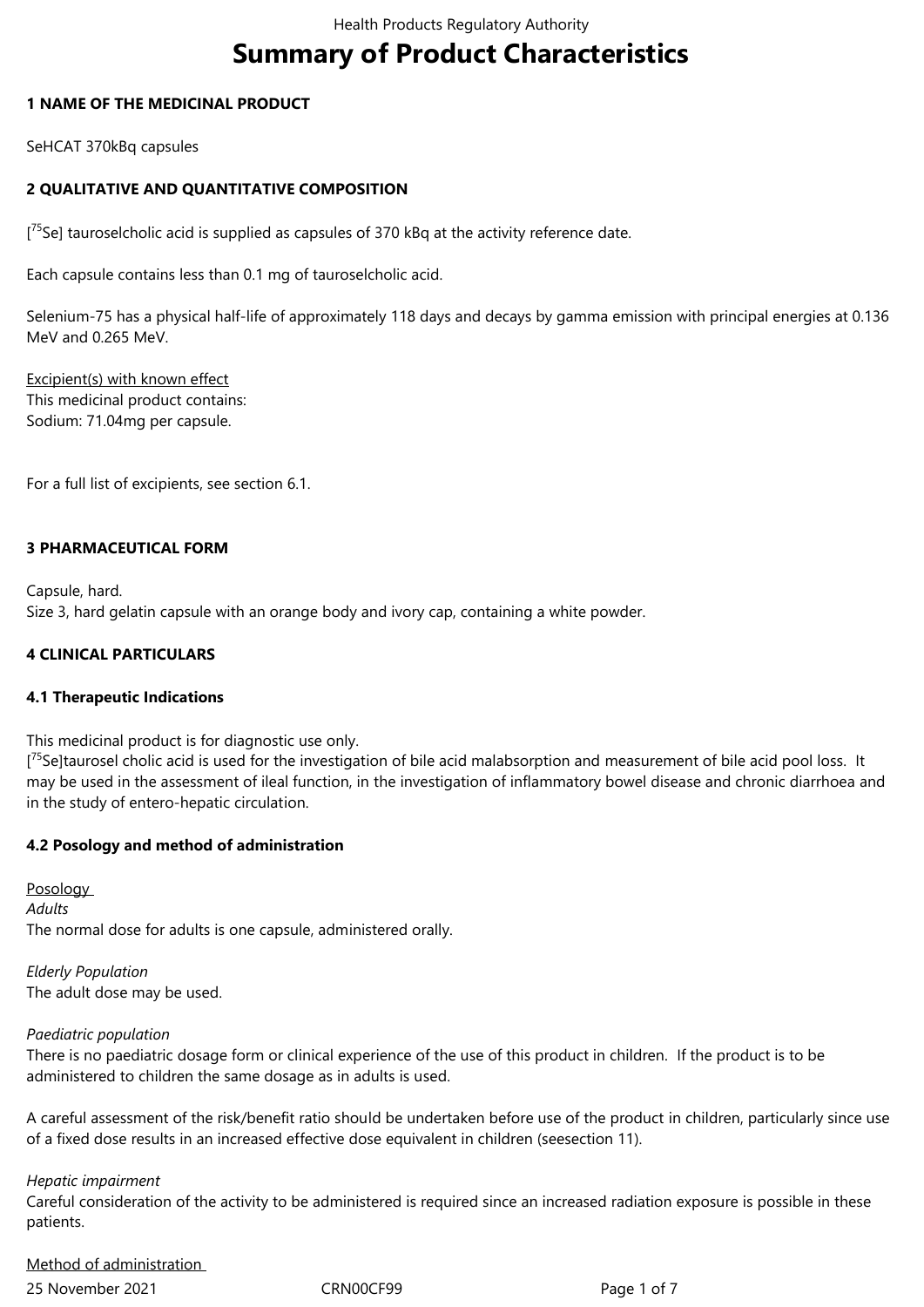## Health Products Regulatory Authority

To ensure smooth passage of the capsule into the stomach, it is recommended that 15 ml drinks of water are taken by the patient before, during and after swallowing the capsule. The patient should be in a sitting or standing position during adinistration .

The instructions for preparation of radiopharaceuticals are given in section 12.

## **4.3 Contraindications**

Hypersensitivity to the active substance or to any of the excipients listed in section 6.1.

## **4.4 Special warnings and precautions for use**

## Potential for hypersensitivity or anaphylactic reactions

If hypersensitivity or anaphylactic reactions occur, the administration of the medicinal product must be discontinued immediately and intravenous treatment initiated, if necessary. To enable immediate action in emergencies, the necessary medicinal products and equipment such as endotracheal tube and ventilator must be immediately available.

Caution is advised in the administration of [<sup>75</sup> Se]tauroselcholic acid to patients with severe hepatic dysfunction or biliary tract obstruction as in these conditions radiation dose to the liver will be significantly increased.

## Individual benefit/risk justification

For each patient, the radiation exposure must be justifiable by the likely benefit. The activity administered should in every case be as low as reasonably achievable to obtain the required diagnostic information.

## Hepatic impairment

Careful consideration of the benefit risk ratio in these patients is required since an increased radiation exposure is possible.

## Paediatric population

No data are available. Careful consideration of the indication is required since the effective dose per MBq is higher than in adults (see section 11).

## Specific warnings

This medicinal product contains 3.01 mmol (71.04 mg) sodium in each capsule. This should be taken into account in patients on a low sodium diet.

Precautions with respect to environmental hazard see section 6.6.

# **4.5 Interaction with other medicinal products and other forms of interactions**

No interaction studies have been performed and no interactions have been reported to date.

# **4.6 Fertility, pregnancy and lactation**

# Women of childbearing potential

When an administration of radiopharmaceuticals to a woman of childbearing potential is intended, it is important to determine whether or not she is pregnant. Any woman who has missed a period should be assumed to be pregnant until proven otherwise. If in doubt about the potential pregnancy (if the woman has missed a period, if the period is very irregular, etc.), alternative techniques not using ionising radiation (if there are any) should be offered to the patient.

## Pregnancy:

No data are available on the use of this product in human pregnancy . Animal reproduction studies have not been performed. Radionuclide procedures carried out on pregnant women also involve radiation doses to the foetus. Only essential investigations should therefore be carried out during pregnancy when the likely benefit far exceeds the risk incurred by the mother and the foetus.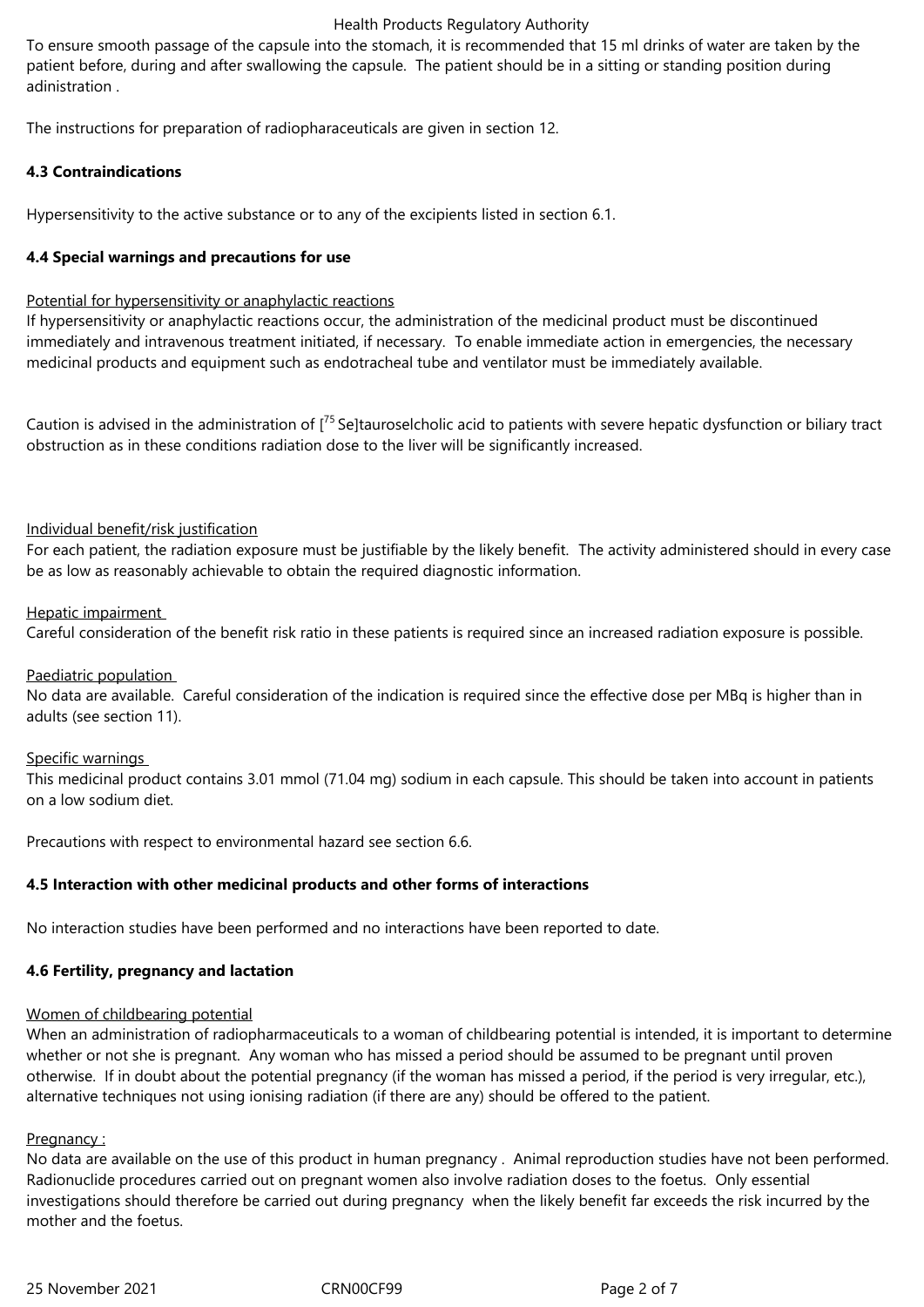Before administering a radioactive medicinal product to a mother who is breast-feeding consideration should be given as to whether the investigation could be reasonably delayed until after the mother has ceased breast feeding and as to whether the most appropriate choice of radiopharmaceutical has been made,bearing in mind the secretion of activity in breast milk. If the administration is considered necessary, breast feeding should be interrupted. Breast milk should be expressed and discarded about three to four hours after [<sup>75</sup>Se]tauroselcholic acid administration, after which breast feeding can be resumed.

## **4.7 Effects on ability to drive and use machines**

No studies on the effects on the ability to drive and use machines have been performed.

## **4.8 Undesirable effects**

The frequencies of undesirable effects are defined as follows: Very common (≥1/10), common (≥1/100 to <1/1 0), uncommon ( ≥1/1,0 00 to <1 /100), rare (≥1/10, 000to <1/1,0 00), very rare (<1/10,0 00) and not known (cannot be estimated from the available data)

Exposure to ionising radiation is linked with cancer induction and a potential for development of hereditary defects. As the effective dose is 0.26 mSv when the maximal recommended activity of 370 kBq is administered these adverse reactions are expected to occur with a low probability.

## **Immune system disorders**

Not known: Hypersensitivity

## Reporting of suspected adverse reactions

Reporting suspected adverse reactions after authorisation of the medicinal product is important. It allows continued monitoring of the benefit/risk balance of the medicinal product. Healthcare professionals are asked to report any suspected adverse reactions to HPRA Pharmacovigilance, Earlsfort Terrace, IRL - Dublin 2; Tel: +353 1 6764971; Fax: +353 1 6762517. Website: www.hpra.ie; E-mail: medsafety@hpra.ie.

Paediatric population No data [are available.](http://www.hpra.ie/)

## **4.9 Overdose**

It is considered that overdosage is unlikely as the product is presented as a capsule which is administered orally in a controlled clinical setting. Should overdosage occur there are no known procedures which could be used to increase the clearance of activity from the body.

## **5 PHARMACOLOGICAL PROPERTIES**

## **5.1 Pharmacodynamic properties**

Pharmacotherapeutic group: diagnostic radiopharmaceuticals, hepatic and reticuloendothelial system, selenium (<sup>75</sup>) Se)tauroselcholic acid, ATC Code: V09DX01

## Mechanism of action

Tauroselcholic acid is a bile acid analogue which shows identical physiological behaviour with naturally occurring bile acid conjugates .

# Pharmacodynamic effects

At the chemical concentrations and activities used for diagnostic procedures  $[<sup>75</sup>$  Se]tauroselcholic acid does not appear to exert any pharmacodynamic effects.

25 November 2021 CRN00CF99 Page 3 of 7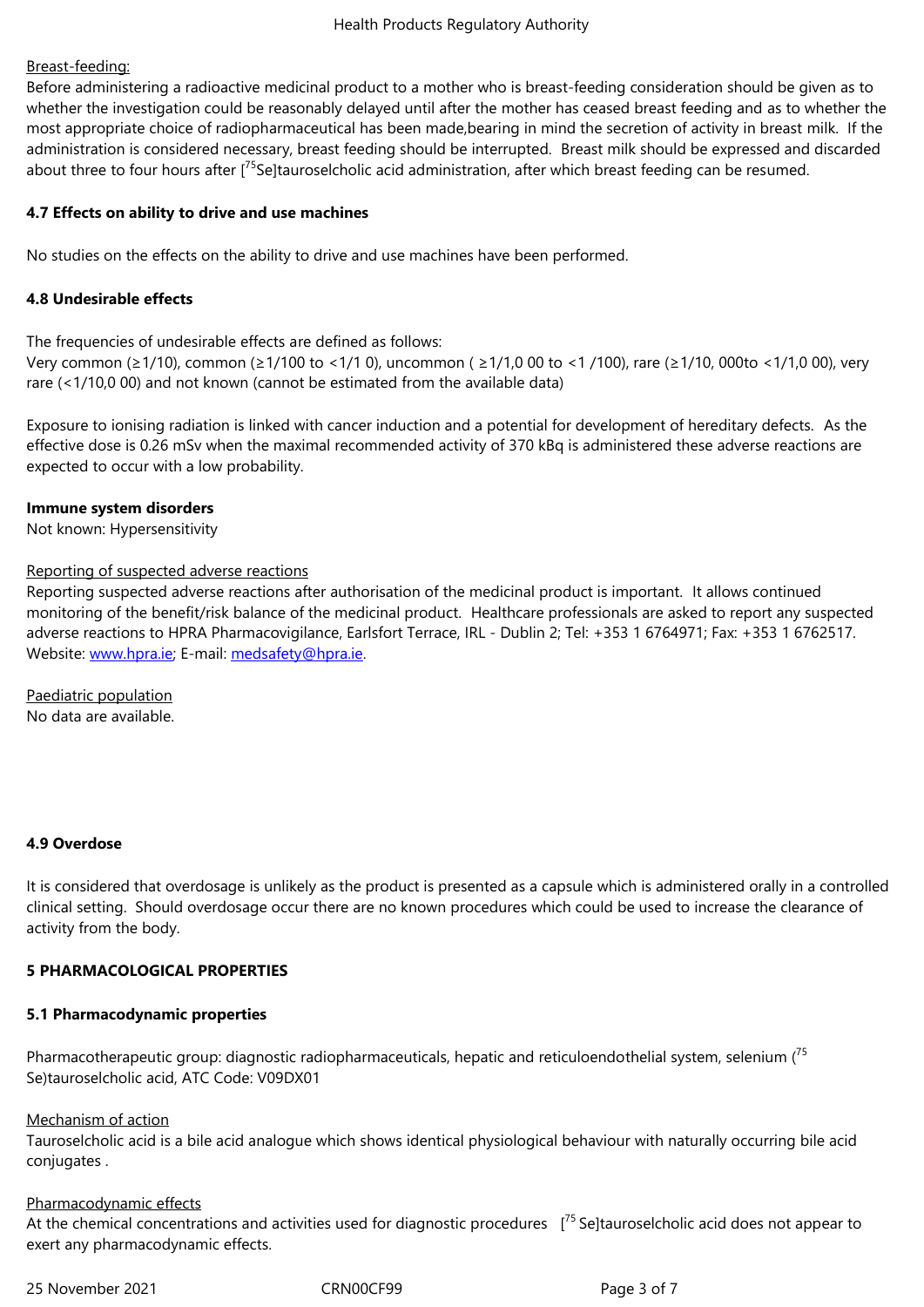# Paediatric population

No data are available.

## **5.2 Pharmacokinetic properties**

## **Distribution**

The distribution of activity is almost entirely confined to the lumen of the biliary ducts, gut and liver .

#### Organ Uptake

Following oral administration in normal subjects, approximately 95% of the labelled bile acid is absorbed, mainly by the terminal ileum during each enterohepatic cycle.

## **Elimination**

*Whole body retention data from normal subjects showed 97 to 100% of [<sup>75</sup>Se]tauroselcholic was excreted with a biological half-life of 2.6 days and that, in most cases, a small component of about 3% was eliminated with a mean half time of 62 days.*

Paediatric population No data are available.

#### **5.3 Preclinical safety data**

A single dose study in rats has indicated a safety margin of greater than 10,000 times the maximum human oral dosage. This agent is not intended for regular or continuous administration. Repeat dose toxicity studies, mutagenicity and long-term carcinogenicity studies have not been performed.

## **6 PHARMACEUTICAL PARTICULARS**

## **6.1 List of excipients**

Disodium phosphate dihydrate Gelatin capsule The gelatin capsule contains the following ingredients: Titanium dioxide Quinoline yellow Erythrosine Gelatin

## **6.2 Incompatibilities**

Not applicable.

## **6.3 Shelf life**

18 weeks from the date of manufacture. The activity reference date is 12 weeks before the expiry date.

## **6.4 Special precautions for storage**

Store below 25°C. Do not freeze. Store in the original container in order to protect from light.

Store in accordance with national regulations for radioactive materials.

## **6.5 Nature and contents of container**

SeHCAT is available in a polystrene container with polythene caps. The capsules are held in place with polythene foam pads. Pack size: single capsule packs.

25 November 2021 CRN00CF99 Page 4 of 7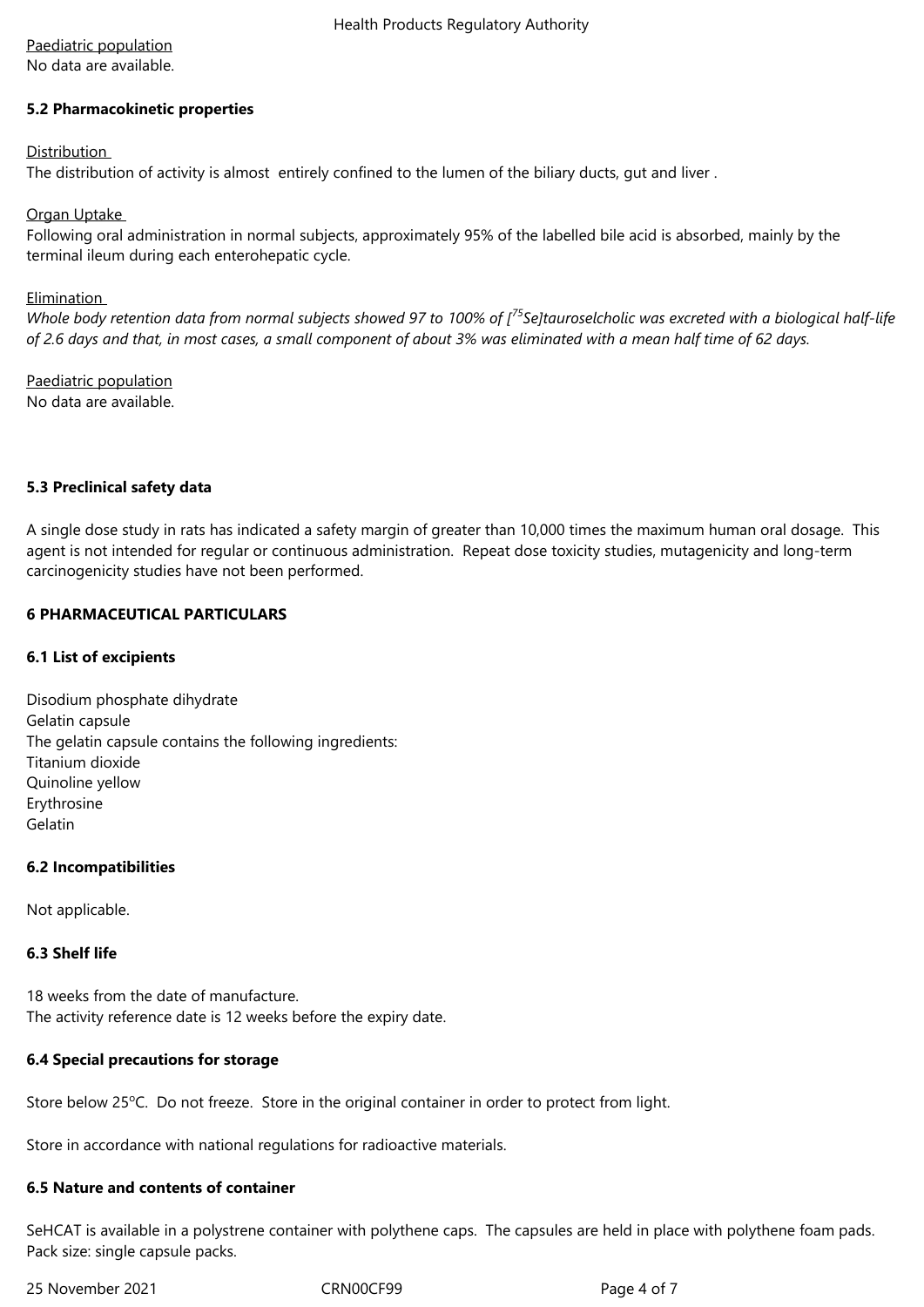## **6.6 Special precautions for disposal and other handling**

#### General warning

Radiopharmaceuticals should be received, used and administered only by authorised persons in designated clinical settings. Their receipt, storage, use, transfer and disposal are subject to the regulations and/or appropriate licenses of the competent official organisation.

Radiopharmaceuticals should be prepared in a manner which satisfies both radiation safety and pharmaceutical quality requirements. Appropriate aseptic precautions should be taken.

If at any time in the preparation of this product the integrity of this container is compromised it should not be used.

Administration procedures should be carried out in a way to minimise risk of contamination of the medicinal product and irradiation of the operators. Adequate shielding is mandatory.

The administration of radiopharmaceuticals creates risks for other persons from external radiation or contamination from spill of urine, vomiting, etc. Radiation protection precautions in accordance with national regulations must therefore be taken.

Any unused medicinal product or waste material should be disposed of in accordance with local requirements.

## **7 MARKETING AUTHORISATION HOLDER**

GE Healthcare Buchler GmbH & Co KG Gieselweg 1 38110 Braunschweig Germany

## **8 MARKETING AUTHORISATION NUMBER**

PA22661/001/001

## **9 DATE OF FIRST AUTHORISATION/RENEWAL OF THE AUTHORISATION**

Date of first authorisation: 15 November 1989 Date of last renewal: 15 November 2009

## **10 DATE OF REVISION OF THE TEXT**

November 2021

## **11 DOSIMETRY**

The table below shows the dosimetry as calculated according t o the Publication 8 0 of the ICRP(International Commission on Radiological Protection, Radiation Dose to Patients from Radiopharmaceuticals, Per gam on Press 1998).

| Absorbed dose per unit activity<br>administered (mGy/MBq) |  |                                             |  |  |  |  |  |  |
|-----------------------------------------------------------|--|---------------------------------------------|--|--|--|--|--|--|
| Organ                                                     |  | Adult  15 years 10 years 5 years  1 year    |  |  |  |  |  |  |
| Adrenals                                                  |  | $3.2E-01$ 4.1E-01 6.2E-01 9.4E-01 1.5E+00   |  |  |  |  |  |  |
| Bladder                                                   |  | $ 3.3E-01 4.2E-01 6.7E-01 1.0E+00 1.7E+00$  |  |  |  |  |  |  |
| Bone surfaces                                             |  | $2.3E-01$ 3.0E-01 $4.3E-01$ 6.4E-01 1.2E+00 |  |  |  |  |  |  |

25 November 2021 CRN00CF99 Page 5 of 7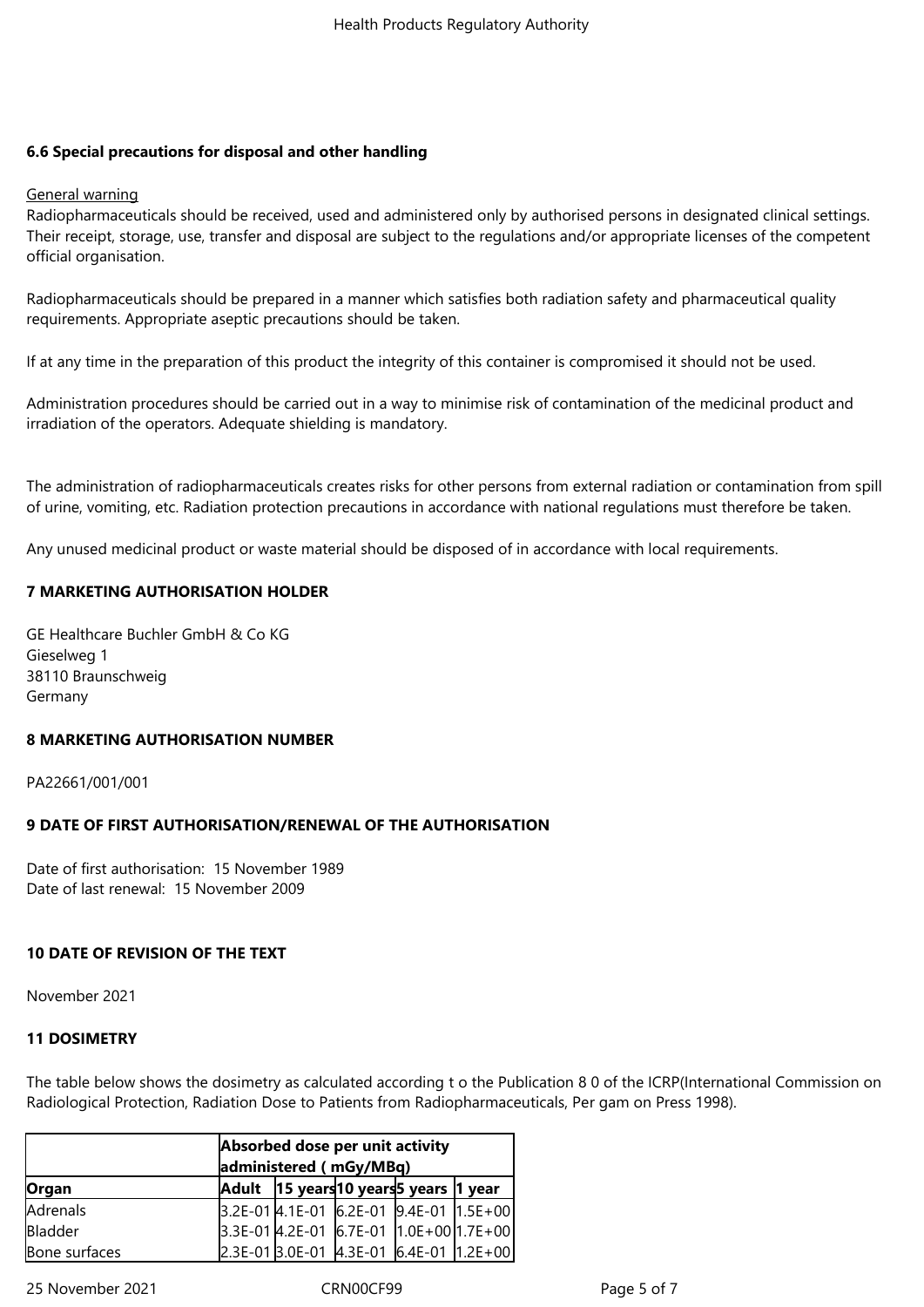|                                                               |  | Health Products Regulatory Authority              |  |  |
|---------------------------------------------------------------|--|---------------------------------------------------|--|--|
| Brain                                                         |  | 4.8E-02 5.6E-02 7.9E-02 1.2E-01 2.0E-01           |  |  |
| <b>Breast</b>                                                 |  | 7.7E-02 9.6E-02 1.8E-01 2.8E-01 5.2E-01           |  |  |
| Gall bladder                                                  |  | $6.4E+007.1E+0099.0E+0011.5E+014.8E+01$           |  |  |
| GI-tract                                                      |  |                                                   |  |  |
| Stom ach                                                      |  | 4.2E-01 5.5E-01 9.3E-01 1.5E+00 2.5E+00           |  |  |
| SI                                                            |  | $[1.9E+00]2.4E+00$ $[3.8E+00]5.9E+00$ $[1.0E+01]$ |  |  |
| Colon                                                         |  | $2.0E+002.4E+00 3.8E+00 5.8E+00 1.0E+01$          |  |  |
| ULI                                                           |  | 1.9E+002.3E+00 3. 5E+005.3E+00 9.1E+00            |  |  |
| LLI.                                                          |  | $2.1E+00Z.6E+00$ $4.2E+006.5E+0012E+01$           |  |  |
| Heart                                                         |  | 3.3E-01 4.3E-01 6.4E-01 9.6E-01 1.6E+00           |  |  |
| Kidneys                                                       |  | 5.0E-01 6.1E-01 8.9E-01 1.3E+00 2.0E+00           |  |  |
| Liver                                                         |  |                                                   |  |  |
| Lungs                                                         |  | 2.4E-01 3.3E-01 4.7E-01 7.2E-01 1.3E+00           |  |  |
| <b>Muscles</b>                                                |  | 2.0E-01 2.5E-01 3.7E-01 5.5E-01 9.8E-01           |  |  |
| Oesophagus                                                    |  | 1.1E-01 1.4E-01 1.9E-01 2.9E-01 4.8E-01           |  |  |
| Ovaries                                                       |  | $[1.0E+001.3E+002.0E+002.9E+004.9E+00]$           |  |  |
| Pancreas                                                      |  | 4.5E-01 5.8E-01 1.1E+00 1.7E+00 2.6E+00           |  |  |
| Red marrow                                                    |  | 2.9E-01 3.4E-01 4.6E-01 6.0E-01 8.3E-01           |  |  |
| Skin                                                          |  | 7.5E-029.1E-02 1.4E-01 2.2E-01 4.2E-01            |  |  |
| Spleen                                                        |  | $3.0E-01$ $4.1E-01$ 6.6E-01 1.0E + 00 1.7E + 00   |  |  |
| Testes                                                        |  | 9.2E-02 1.3E-01 2.2E-01 3.7E-01 7.0E-01           |  |  |
| Thymus                                                        |  | 1.1E-01 1.4E-01 1.9E-01 2.9E-01 4.8E-01           |  |  |
| Th y roid                                                     |  | 6.9E-02 9.6E-02 1.5E-01 2.7E-01 5.2E-01           |  |  |
| Uterus                                                        |  |                                                   |  |  |
| Rem a ining Organs                                            |  | 2.6E-01 3.4E-01 5.3E-01 8.3E-01 1.3E+00           |  |  |
| Effective dose (mSv/MBq )6.9E-018.6E-01 1.3E+002.0E+003.9E+00 |  |                                                   |  |  |

For this product the effective dose to a healthy adult resulting from the administration of a 370 kBqcapsule is typically 0.26 m Sv.

In most clinical investigations for which this substance is used (e.g. Crohn's disease) the effects of impaired ileal absorption and shorter gastrointestinal transit time tend to reduce the dose commitment compared with the normal case. However, in patients with severe cholestatic jaundice, the liver dose has been estimated to be about 100 times the normal value.

## **12 INSTRUCTIONS FOR PREPARATION OF RADIOPHARMACEUTICALS**

## **Measurement of bile pool loss**

Measurement of the rate of bile loss from the endogenous pool using SeHCAT may be achieved either by determining the retention of activity in the body over a period of days or by determining the excretion of activity in faeces. The results may be expressed as a rate of loss if several measurements are taken, or more simply as a retained percentage after a fixed period (7 days is convenient). A whole body counter or other counter or other counting techniques may be used. For some investigations scintigraphic studies may be appropriate.

## **Measurement of retained activity**

## **Whole body counter**

A 370 kBq (10 μCi) capsule is administered to the patient together with a drink of water. Using conventional whole body counting techniques an initial count of the patient provides, after background subtraction, a zero- time or 100% value. After 7 days the patient is counted again, and the retained activity expressed as a percentage of the original value.